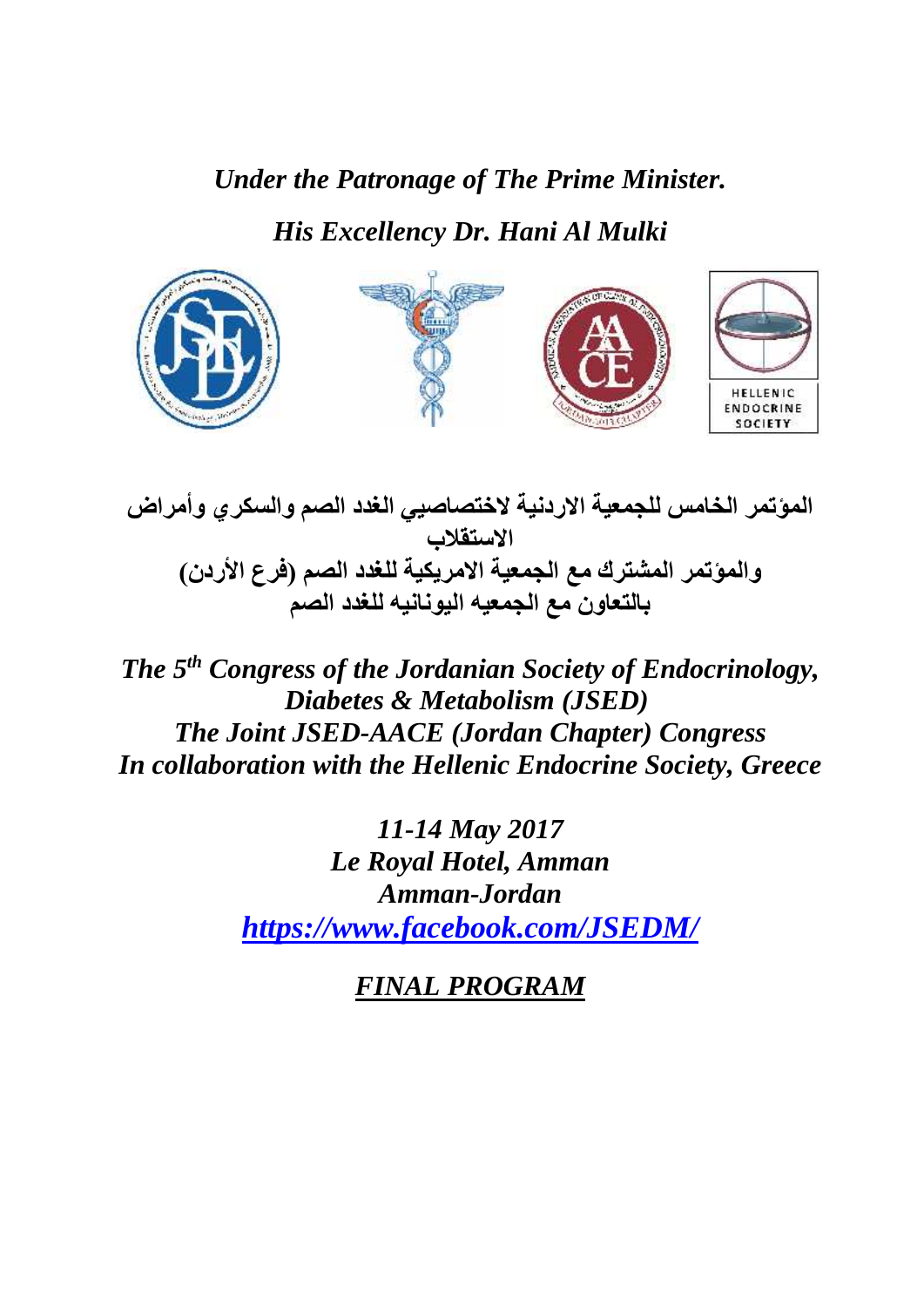# **Congress Opening Ceremony Program**

| CEREMONY<br>$16.00-17.15$ ISHTAR HALL<br><b>PENING</b> | MASTER OF CEREMONY: Dr. ZEINA MAANI<br><b>ROYAL ANTHYM</b><br>RECITAL FROM THE HOLY QURAN<br>ADDRESS OF THE CHAIRMAN OF THE SCIENTIFIC COMMITTEE<br>ASSOCIATE PROF.FARES HADDAD. MD, FRCP, FACE<br>ADDRESS OF THE AACE (JORDAN CHAPTER) PRESIDENT<br>Dr. NADIM JARAH .MD FACE<br>ADDRESS OF THE HELLENIC ENDOCRINE SOCIETY CHAIRPERSON |
|--------------------------------------------------------|----------------------------------------------------------------------------------------------------------------------------------------------------------------------------------------------------------------------------------------------------------------------------------------------------------------------------------------|
|                                                        | Dr. JADDALLA MOUSLEH. MD<br>ADDRESS OF THE JORDAN MEDICAL ASSOCIATION PRESIDENT<br>Dr. ALI OBOUS.MD, FRCS                                                                                                                                                                                                                              |
|                                                        | ADDRESS OF THE CONGRESS & JSED PRESIDENT<br>Dr. RASHAD NASSER MD. PhD<br>ADDRESS OF THE CONGRESS PATRON                                                                                                                                                                                                                                |
|                                                        | HE THE PRIME MINESTER Dr. HANI MULKI<br><b>OPENING LECTURE</b><br><b>STATUS OF PREDIABETES AND DIABETES IN JORDAN OVER 20 YEARS</b><br>PROF. KAMEL AJLOUNI (JORDAN)                                                                                                                                                                    |
| 17.15-18.00                                            | Opening of Industrial and Pharmaceutical Exhibition<br><b>Reception and Coffee Break</b><br>(Sponsored by JSED)                                                                                                                                                                                                                        |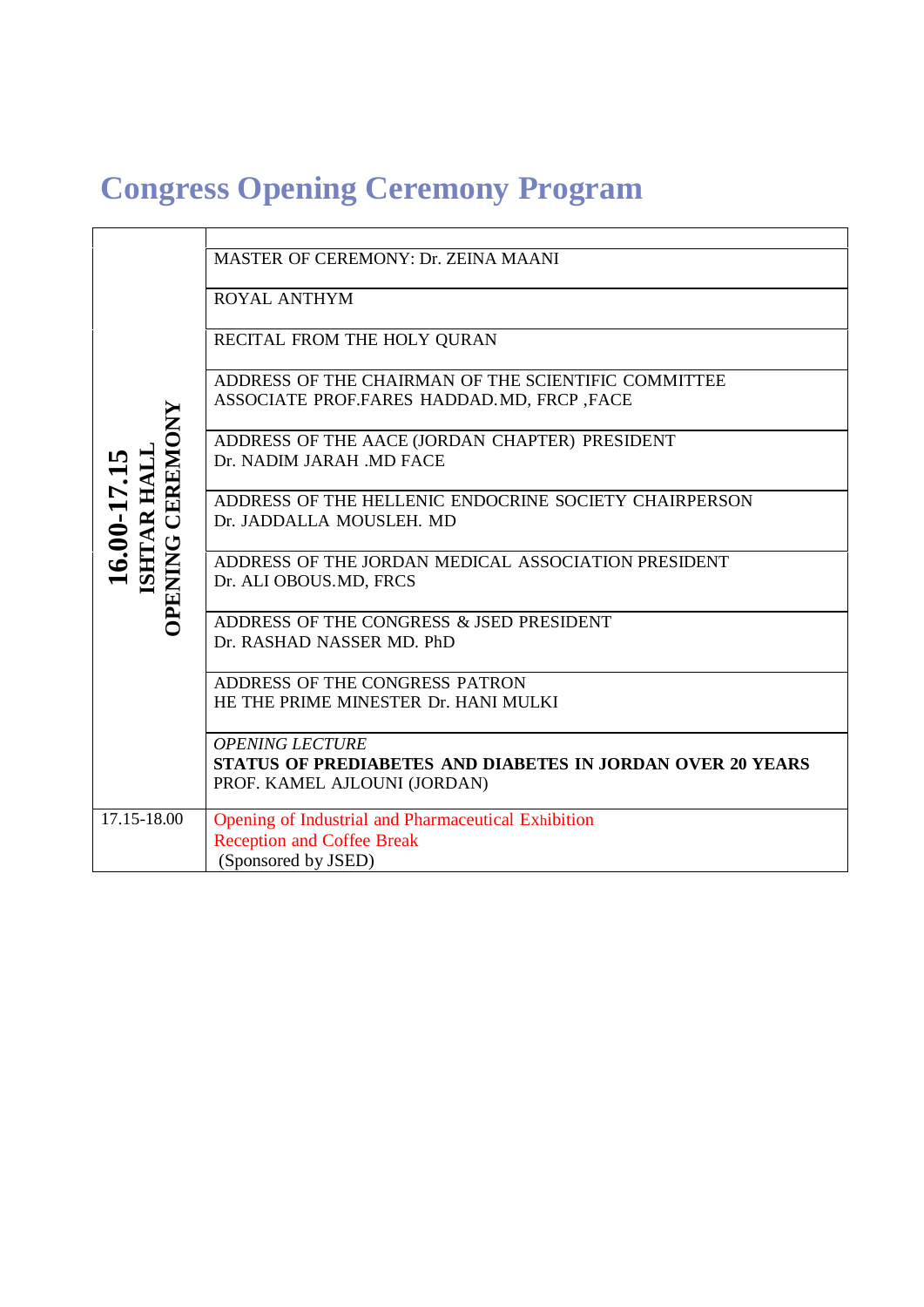# Scientific Program

| PRE CONGRESS NECK & THYROID ULTRASOUND COURSE |                                                   |  |
|-----------------------------------------------|---------------------------------------------------|--|
| <b>WEDNESDAY 10 MAY 2017</b>                  |                                                   |  |
| Day 1 (Hall Ishtar 1)                         |                                                   |  |
| <b>TIME</b>                                   | <b>LECTURE</b>                                    |  |
| 7:00-7:30 a.m.                                | <b>Registration</b>                               |  |
| 7:30-8:00 a.m.                                | Defining the Anatomy of the Neck                  |  |
|                                               | Dr. Omar Abu Hijleh MD MRCP MSc FACE, ECNU        |  |
| 8:00-9:00 a.m.                                | The History and Physics of Ultrasound             |  |
|                                               | Dr. Adnan Zayadeen MD JBR                         |  |
| $9:00 - 9:50$ a.m.                            | <b>Thyroid Ultrasound Pathology</b>               |  |
|                                               | Prof. Hussam Al Hawari .MD, FACE, ECNU            |  |
|                                               |                                                   |  |
| $9:50-10:05$ a.m                              | <b>Break</b>                                      |  |
| $10:05-11:05$ a.m.                            | <b>Evaluation and Analysis of Thyroid Nodules</b> |  |
|                                               | Dr. Samih Khulaifat MD, JBR                       |  |
| $11:05 - 11:45$ a.m.                          | <b>Color Flow and Power Doppler</b>               |  |
|                                               | Dr. Mohammad Ghatasheh. MD, FRCR, JBR             |  |
| 11:45 $-12:30$ p.m                            | <b>Informed Consent and Report.</b>               |  |
|                                               | Dr. Omar Abu Hijleh MD MRCP MSc FACE              |  |
| 12:30-1:10 p.m.                               | <b>Lunch</b>                                      |  |
|                                               |                                                   |  |
| $1:15-5:15$ p.m                               | <b>Laboratory 1</b>                               |  |
|                                               | All Faculty                                       |  |
| 5:15 p.m.                                     | <b>Adjourn</b>                                    |  |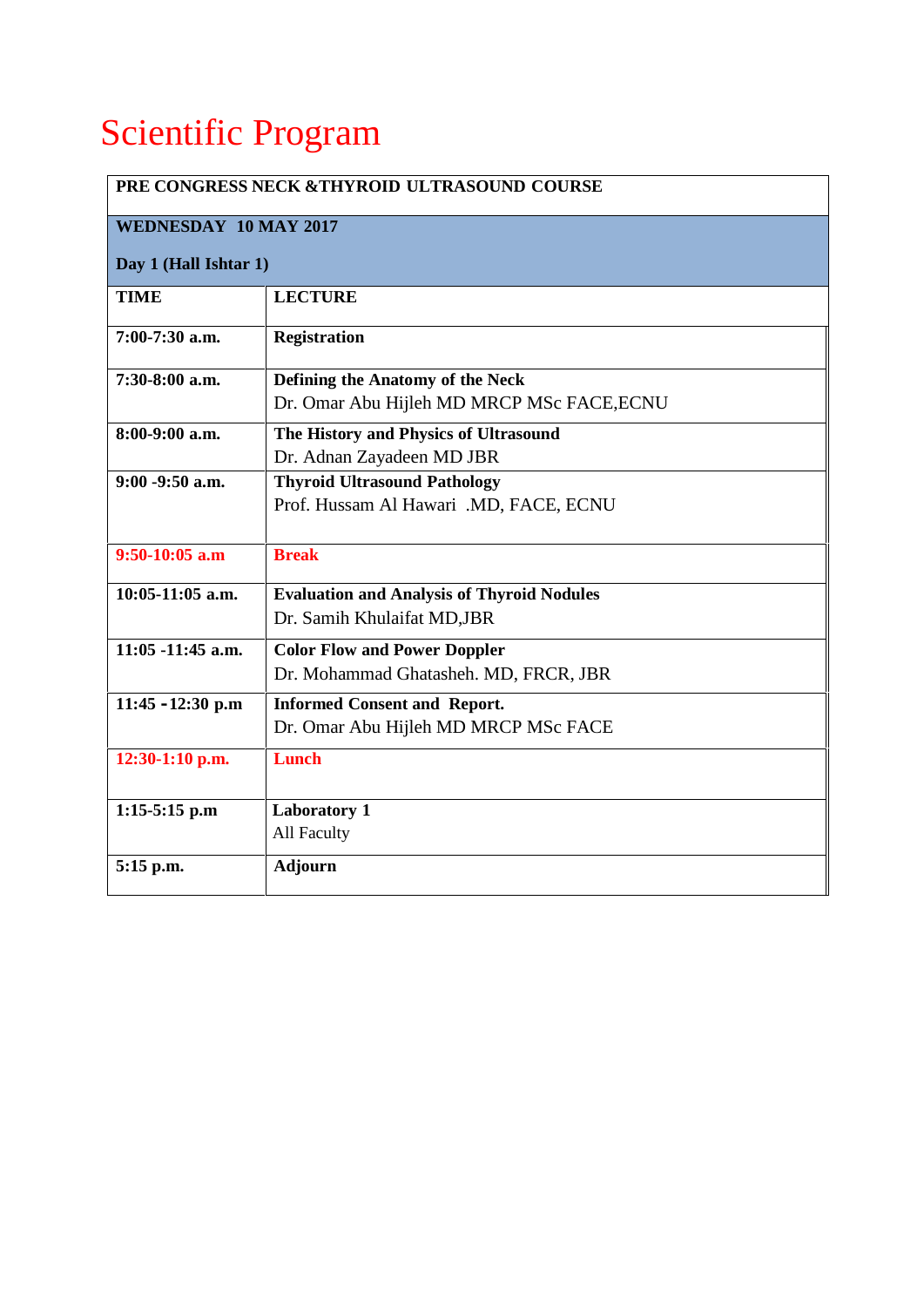| PRE CONGRESS NECK&THYROID ULTRASOUND COURSE |                                                         |  |
|---------------------------------------------|---------------------------------------------------------|--|
|                                             |                                                         |  |
| THURSDAY 11 MAY 2017                        |                                                         |  |
| <b>TIME</b>                                 | <b>LECTURE</b>                                          |  |
| $7:30-8:00$ a.m.                            | <b>Registration</b>                                     |  |
| $8:00-9:00$ a.m.                            | Use of Ultrasound in the Surveillance of Thyroid Cancer |  |
|                                             | Dr. Tareq Bisheh MD JBR                                 |  |
| $9:00-10:00$ a.m.                           | <b>Ultrasound Guided FNA Biopsy</b>                     |  |
|                                             | Dr. Omar Abu Hijleh MD MRCP MSc. FACE                   |  |
| $10:00-10:30$ a.m.                          | <b>Break</b>                                            |  |
| $10:30-11:30$ a.m                           | <b>Parathyroid Ultrasound</b>                           |  |
|                                             | Dr. Mohammad Ghatasheh MD FRCR JBR                      |  |
| $11:30-1:00$ p.m                            | <b>Laboratory II</b>                                    |  |
|                                             | All Faculty                                             |  |
| $1:00 - 2:00$ pm                            | <b>Lunch</b>                                            |  |
| 2:00-3:30 p.m.                              | <b>Laboratory III</b>                                   |  |
|                                             | All Faculty                                             |  |
| 3.30 pm                                     | <b>ADJOURN</b>                                          |  |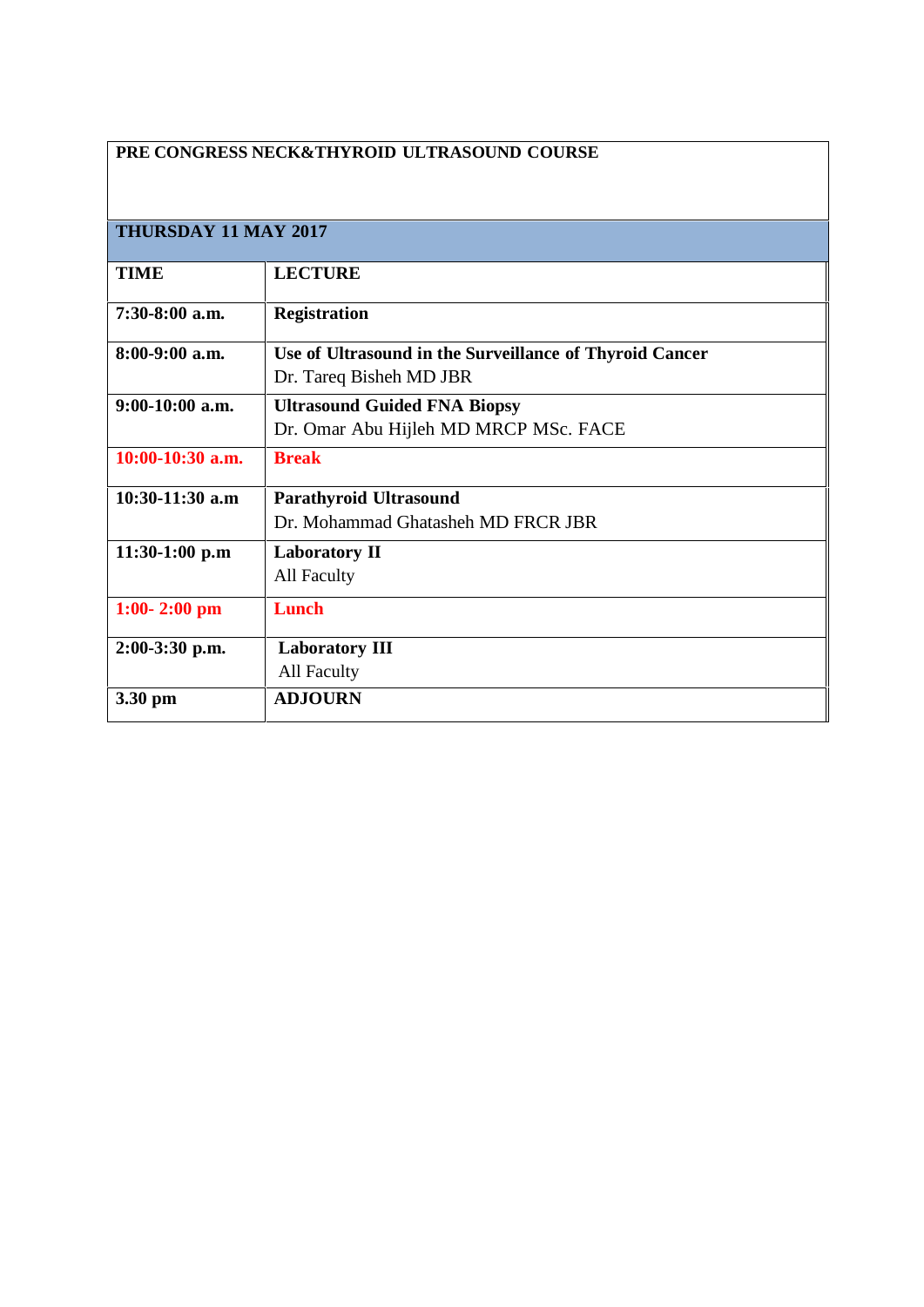







## **PRE-CONGRESS NURSES DIABETES AND ENDOCRINOLOGY EDUCATIONAL COURSE**

**Thursday11 May, 2017**

**(Jarasa Hall)**

**NURSES SESSION I (Sponsored by JSED)**

Moderators: Brig General Abla Suhaiba RN(Jordan), Dr.Nahla Al Ali, PhD(Jordan)

| <b>Time</b> | Code                | <b>Presentation</b>                                                                                                           |  |
|-------------|---------------------|-------------------------------------------------------------------------------------------------------------------------------|--|
| 08:30-9:00  | $\mathbf{N1}$       | DAFNE: Dose Adjustment for Normal Eating, Structured Type 1 Diabetes<br><b>Education Course</b><br>Dr. Ebaa Al Ozairi(Kuwait) |  |
| 9:00-9:30   | N2                  | Therapeutic Goals of Diabetes<br>Dr.Maysa Almomani PhD(Jordan)                                                                |  |
| 9:30-10:00  | N3                  | Assessment and Classification of Diabetic Foot<br>Mr. Ali Alan RN MSc (Jordan)                                                |  |
| 10:00-10:30 | <b>Coffee Break</b> |                                                                                                                               |  |
|             |                     | NURSES SESSION II (Sponsored by JSED)                                                                                         |  |
|             |                     | Moderators: Brig General Dr. Hala Obeidat RN(Jordan), Miss Fayezh Mubarak DSN(Jordan)                                         |  |
| 10:30-11.00 | N4                  | Health Promotion and Diabetes Prevention: Looking Upstream<br>Dr.Nahla M. Al Ali, PhD(Jordan)                                 |  |
| 11.00-11.30 | N5                  | Diabetes Self-Management<br>Dr.Maysa Almomani PhD(Jordan)                                                                     |  |
| 11.30-12.00 | <b>N6</b>           | Pre Conception Care in Diabetes<br>Dr Amal Madanat .MD FACE (Jordan)                                                          |  |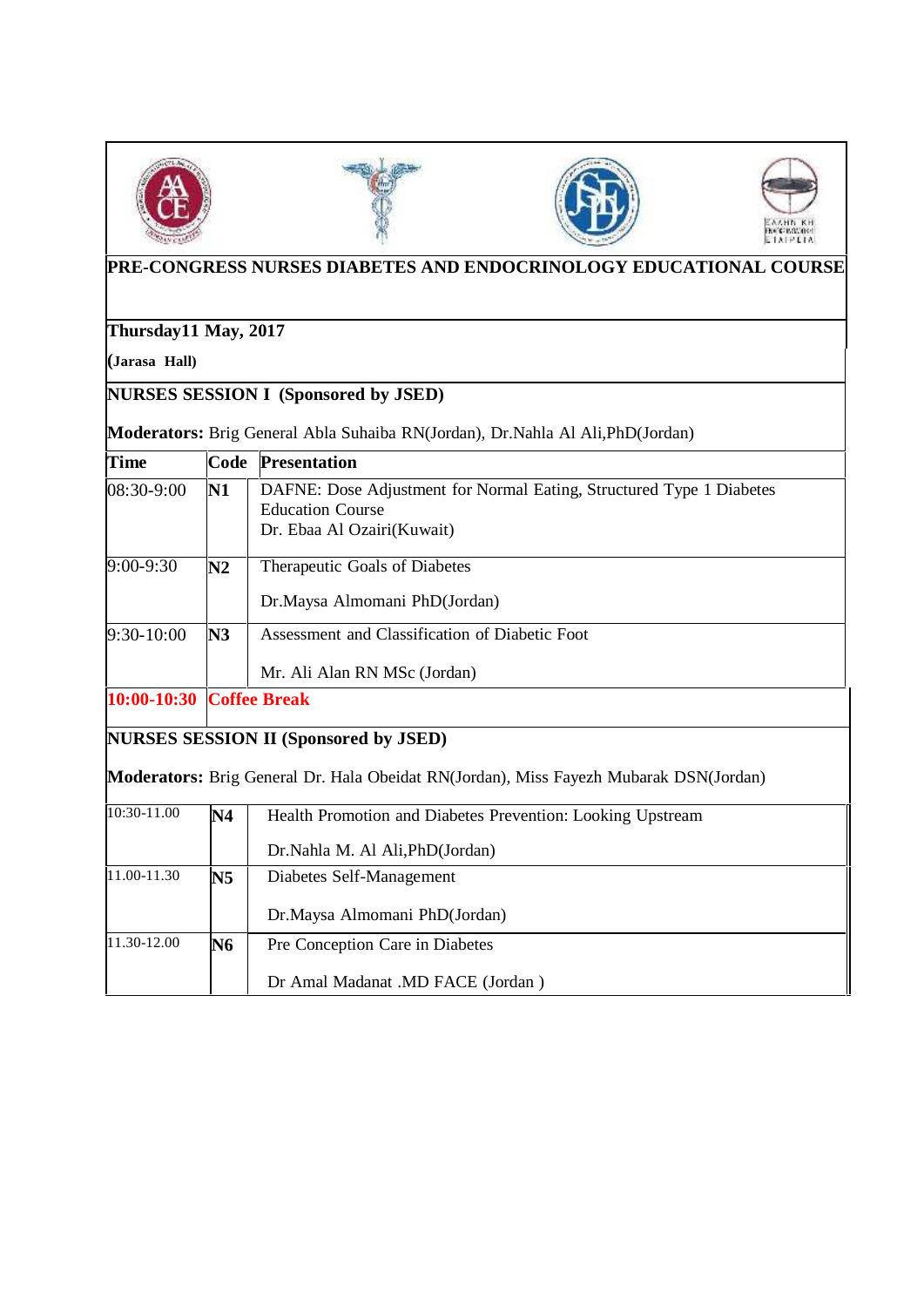| 12.00-12.30     | N7                                                                  | Learning Needs and Considerations of Children and Adolescents with Type 1<br><b>Diabetes</b> |  |
|-----------------|---------------------------------------------------------------------|----------------------------------------------------------------------------------------------|--|
|                 |                                                                     | Dr. Nahla M. Al Ali, PhD(Jordan)                                                             |  |
| 12.30-13.00     | N8                                                                  | <b>Patient Education Insights</b>                                                            |  |
|                 |                                                                     | Dima Haddadin MSc(Jordan)                                                                    |  |
| 13.00-14.00     | <b>Lunch</b>                                                        |                                                                                              |  |
|                 |                                                                     |                                                                                              |  |
| 14.00-16.00     |                                                                     | Nurses Session Endocrine III (Educational Sponsorship by Novo Nordisk)                       |  |
|                 | <b>Moderators:</b>                                                  |                                                                                              |  |
|                 | Dr.Maysa Almomani PhD(Jordan).Miss Lina Karaa.Msc Pharmacy (Jordan) |                                                                                              |  |
| 14.00-14.30     | N9                                                                  | Growth Hormone Treatment: Role of Nurses                                                     |  |
|                 |                                                                     | Dr Rasha Odeh MD JBP(Jordan)                                                                 |  |
| 14.30-15.00     | N10                                                                 | Different<br>Insulin<br>Profiles<br>and Injectable<br>Treatments<br>of Diabetes              |  |
|                 |                                                                     | Duha Elawamleh, BSc AB.Pharmacy (Jordan)                                                     |  |
| $15.00 - 15.40$ | N11                                                                 | <b>Delivery Devices Hands-on Workshop</b>                                                    |  |
|                 |                                                                     | Duha Elawamleh, BSc AB.Pharmacy (Jordan)<br>Dima Haddadin MSc(Jordan)                        |  |
|                 | Adjourn                                                             |                                                                                              |  |
| 15.40-16.00     | <b>Break</b>                                                        |                                                                                              |  |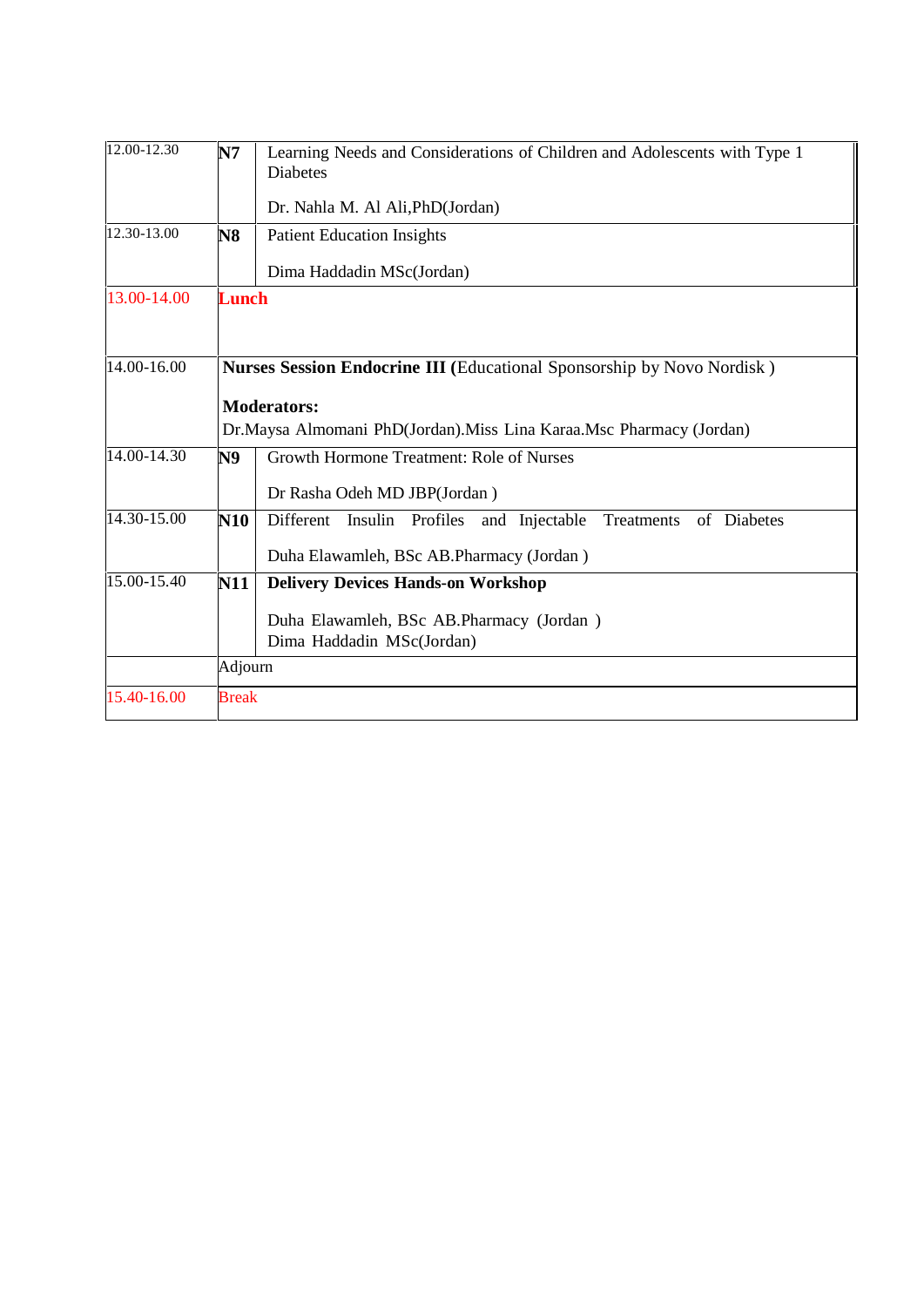| 16.00-17.15 | <b>Opening Ceremony</b>                                           |
|-------------|-------------------------------------------------------------------|
| 18.00-18.45 | STATE OF THE ART SESSION (ISHTAR HALL)                            |
|             | (Educational sponsorship from Eli Lilly)                          |
|             | Chairperson:                                                      |
|             | Dr. Muneeb Ayoub MD (Jordan)                                      |
|             | <b>DIABTES IN RAMADAN</b>                                         |
|             | Prof. Muhammad Abdel-Ghani (USA)                                  |
| 18.45-19.00 | <b>Break</b>                                                      |
| 19.00-21.00 | <b>S1. Satellite Symposium (AMGEN)</b>                            |
|             | Chairpersons: Dr. Nidal Khateeb (Jordan), Dr. Sam Haddad (Jordan) |
|             | <b>Clinical Burden of Hyperlipedimia</b>                          |
|             | Dr.Jihad Haddad (Jordan)                                          |
|             | New Era in Treatment of Dyslipidemia                              |
|             | Prof. John Chapmen(France)                                        |
| 21.30-23.00 | <b>Dinner sponsored by AMGEN</b>                                  |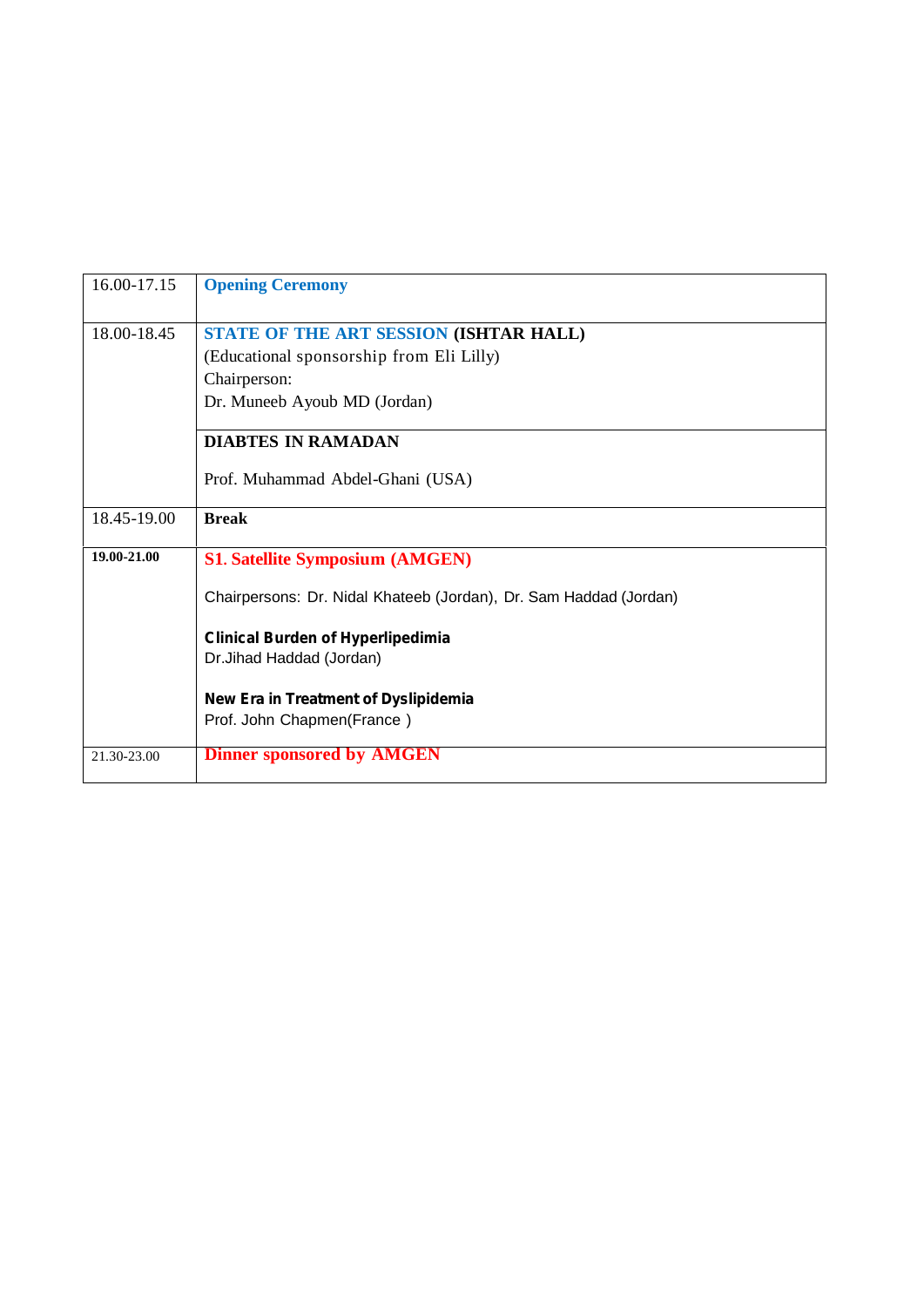## **FRIDAY 12 May; 2017**

### **ISHTAR HALL**

**Plenary Session I**

## **PITUTARY**

Moderators:

Prof. Kamel Ajlouni(Jordan), Dr. Elizabeth Abu Joudeh(Lebanon), Prof. Gregory Kaltsas(Greece)

| <b>ISHTAR HALL</b> |                |                                                                           |
|--------------------|----------------|---------------------------------------------------------------------------|
| Time               | Code           | Presentation                                                              |
| 08.30-09:00        | P <sub>1</sub> | Diagnosis of Cushing's disease                                            |
|                    |                | Prof. Ashley Grossman (UK)                                                |
| 09.00-09:30        | P <sub>2</sub> | The New Guidelines of The Endocrine Society on Hypothalamic Amenorrhea    |
|                    |                | Prof. George Mastorakos (Greece)                                          |
| 09:30:10:00        | P <sub>3</sub> | Translational and Clinical Science in the Optimum Management of Pituitary |
|                    |                | <b>Tumors</b>                                                             |
|                    |                | Prof. John Wass (UK)                                                      |
| 10:00-10:30        | <b>P4</b>      | Resistant Prolactinoma                                                    |
|                    |                | Prof. Annamaria Colao (Italy)                                             |
| 10.30-11:00        |                | <b>Coffee break</b>                                                       |
| 11:00-12:00        | S <sub>2</sub> | <b>Satellite Symposium (AstraZeneneca)</b>                                |
|                    |                | Chairperson: Dr. Fares Haddad (Jordan)                                    |
|                    |                | Optimizing T2 D Management: The Clinical Value of SGLT2 Inhibitors        |
|                    |                | Prof. Muhammad Abdel Ghani (USA)                                          |
|                    |                |                                                                           |
| 12:00-14:00        | Prayer Break   | Lunch (sponsored by AstraZeneca)                                          |
|                    |                |                                                                           |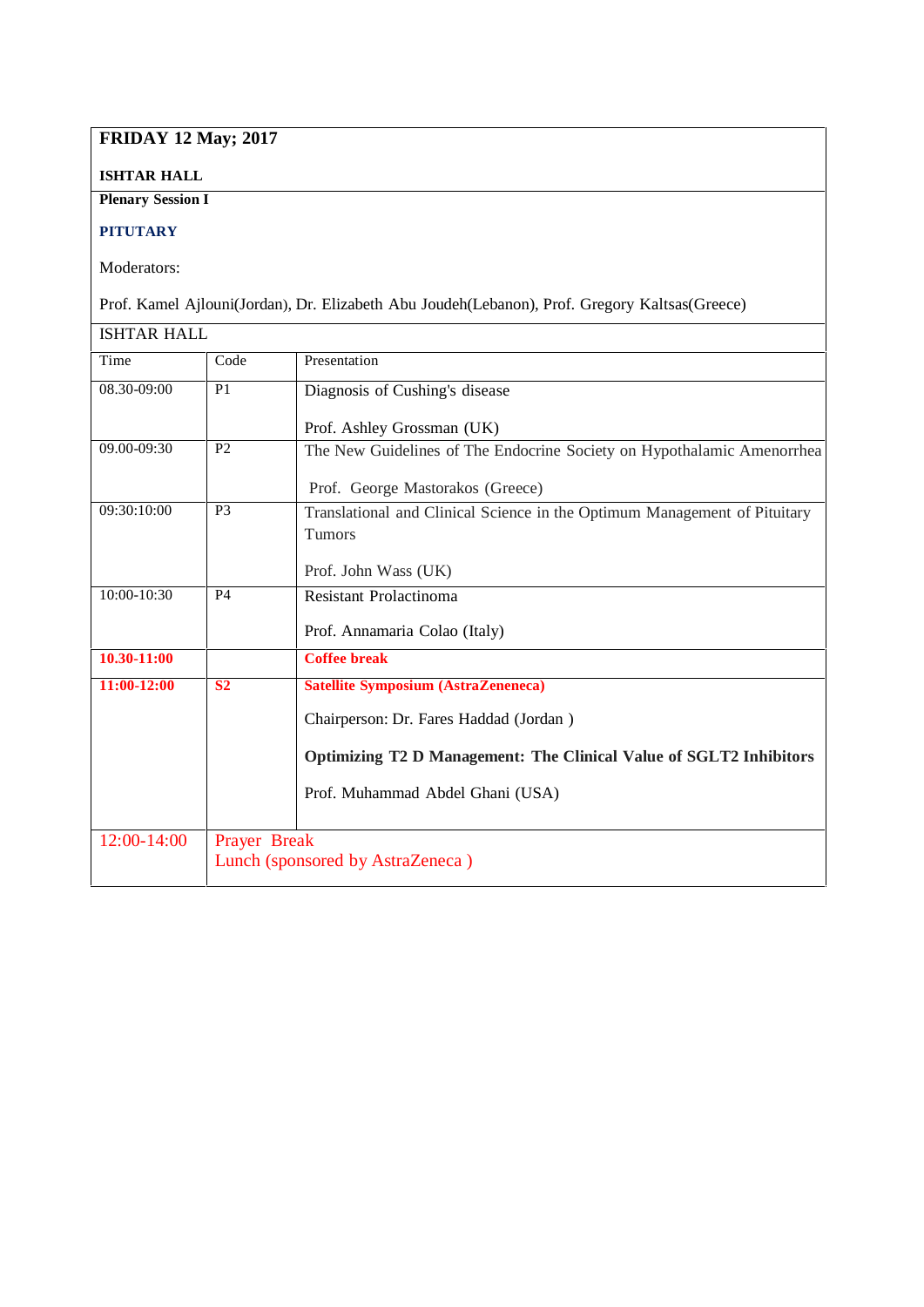## **Plenary Session II**

## **ENDOCRINE**

Moderators:

Prof. Ashley Grossman (UK), Dr Jaddalla Mouslech (Greece) Dr .Yahia Azam (Jordan).

| <b>ISHTAR HALL</b> |                                                              |                                                                                                                                           |
|--------------------|--------------------------------------------------------------|-------------------------------------------------------------------------------------------------------------------------------------------|
| Time               | Code                                                         | Presentation                                                                                                                              |
| 14.05-14.35        | P <sub>5</sub>                                               | Endocrine Emergencies,<br>Prof. John Wass (UK)                                                                                            |
| 14.35-15.05        | <b>P6</b>                                                    | GEP-NETs (Carcinoids And Pancreatic NETs)<br>Prof. Gregory Kaltsas(Greece)                                                                |
| 15.05-15.30        | P7                                                           | Update in Pharmacotherapy of NET<br>Prof. Annamaria Colao (Italy)                                                                         |
| 15.30-15.40        |                                                              | <b>CHANGE HALLS</b>                                                                                                                       |
| 15:40-16:15        | МЕЕТ ТНЕ<br><b>EXPERT 1</b><br><b>Ishtar Hall</b>            | Management of Carcinoid Syndrome and Crisis<br>Prof. Gregory Kaltsas (Greece)                                                             |
| 15:40-16:15        | МЕЕТ ТНЕ<br><b>EXPERT2</b><br><b>Jarasea Hall</b>            | Phaeochromocytomas and Paragangliomas<br>Prof. Ashley Grossman (UK)                                                                       |
| 15:40-16:15        | MEET THE<br><b>EXPERTS</b><br><b>Hamurabi</b><br><b>Hall</b> | Old versus New Anti-hyperglycemic Agents in Type 2 Diabetes Patients<br>During Ramadan .Result of CRATOS:<br>Dr. Raffi Poladian (Lebanon) |
| 16.15-16.30        | <b>Break</b>                                                 |                                                                                                                                           |

**Plenary Session III** (Sponsored by a Generous Educational Grant from **IPSEN**)

#### **PITUITARY**

Moderators:

Prof. Mohammad El-Zaheri(Jordan), Dr. Enas Yonis (Jordan) ,Dr Asma Arabi (Lebanon)

| Time        | Code           | Presentation                                     |
|-------------|----------------|--------------------------------------------------|
| 16:30-17.00 | P8             | Hypopituitarism                                  |
|             |                | Prof. Ashley Grossman (UK)                       |
| 17:00-17:30 | P <sub>9</sub> | New Medical Treatments in Acromegaly.            |
|             |                | Prof. Gregory Kaltsas (Greece)                   |
| 17:30-18:00 | <b>P10</b>     | Cushing's Disease: Updates in Medical Management |
|             |                | Prof. Annamaria Colao (Italy)                    |
| 18.00-18.30 |                | <b>Break</b>                                     |
|             |                |                                                  |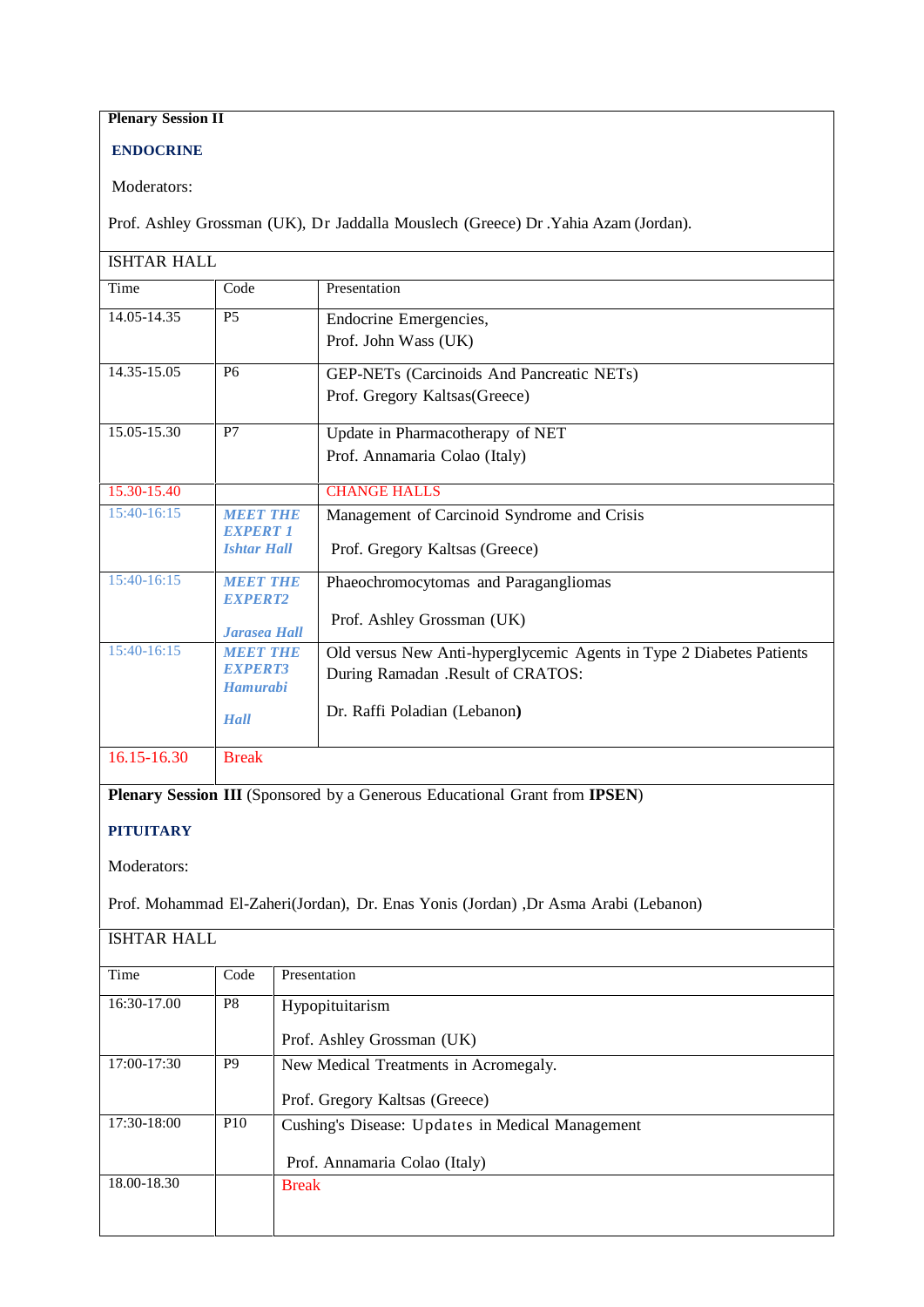| 18.30-19.30 | S <sub>3</sub> | <b>Satellite Symposium (NOVARTIS)</b>              |
|-------------|----------------|----------------------------------------------------|
|             |                | Chairperson: Dr. Abdelkarim Khawaldeh (Jordan)     |
|             |                | <b>Early Treatment Intensification in Diabetes</b> |
|             |                | Prof. James Foley (USA)                            |
| 20.30-11.30 |                | <b>DINNER</b> (sponsored by NOVARTIS)              |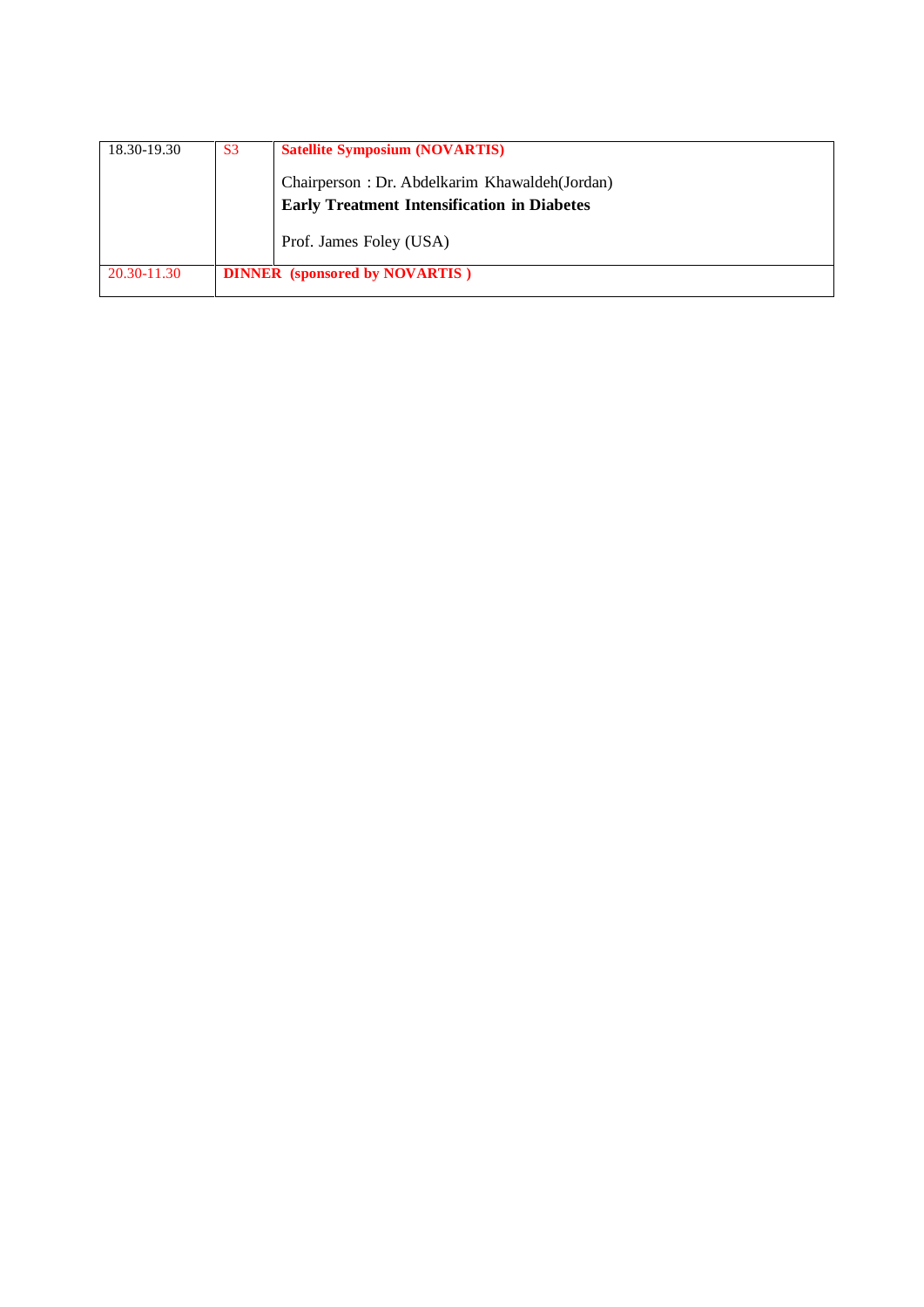







## **SATURDAY 13 MAY, 2017**

## **ISHTAR HALL**

**Plenary Session IV**(Educational Sponsorship by Novo Nordisk )

## **DIABETES**

Moderators:

Prof. Ali Mishal(Jordan), Prof. Muhammad Abdel Ghani (USA).Dr. Amal Madanat(Jordan)

## ASHTAR HALL

| Time            | Code            | Presentation                                   |
|-----------------|-----------------|------------------------------------------------|
| 08:30-09:00     | <b>P11</b>      | Diabetes Genetics and Personalized Medicine    |
|                 |                 | Prof. Abdul-Badi Abou-Samra (Qatar)            |
| 09.00-09:30     | P <sub>12</sub> | Preventing Complication of Diabetic Neuropathy |
|                 |                 | Dr. Solomon Tesfaye(UK)                        |
| $09.30 - 10:00$ | P <sub>13</sub> | Pre-diabetes" to Diabetes Progression          |
|                 |                 | Prof. Abdul-Badi Abou-Samra (Qatar)            |
| 10:00:10:30     | P <sub>14</sub> | Combination Therapy in T2DM                    |
|                 |                 | Prof. Muhammad Abdel Ghani (USA)               |
| $10:30-11:00$   |                 | <b>Coffee Break</b>                            |

**Plenary Session V**:

#### **THYROID ONCOLOGY**

Moderators:

Dr. Dana Hyasat (Jordan), Prof. Hossein Gharib (USA). Dr. Muafag Hiari (Jordan)

| <b>ISHTAR HALL</b> |                 |                                                        |
|--------------------|-----------------|--------------------------------------------------------|
| Time               | Code            | Presentation                                           |
| 11:00-11:30        | P <sub>15</sub> | Low-risk Thyroid Carcinoma                             |
|                    |                 | Prof. Maria Alevizaki.(Greece supported by HORMONES)   |
| 11:30-12:00        | P <sub>16</sub> | New Concepts in Thyroid Cancer                         |
|                    |                 | Prof. Hossein Gharib (USA)                             |
| 12:00-12:30        | P <sub>17</sub> | Medullary Thyroid Cancer: What is new?                 |
|                    |                 | Prof. Maria Alevizaki. .(Greece supported by HORMONES) |
| 12:30-13:00        | P <sub>18</sub> | Ultrasonic Features of Thyroid Cancer/ Nodule          |
|                    |                 | Dr. Adnan Zayadeen(Jordan)                             |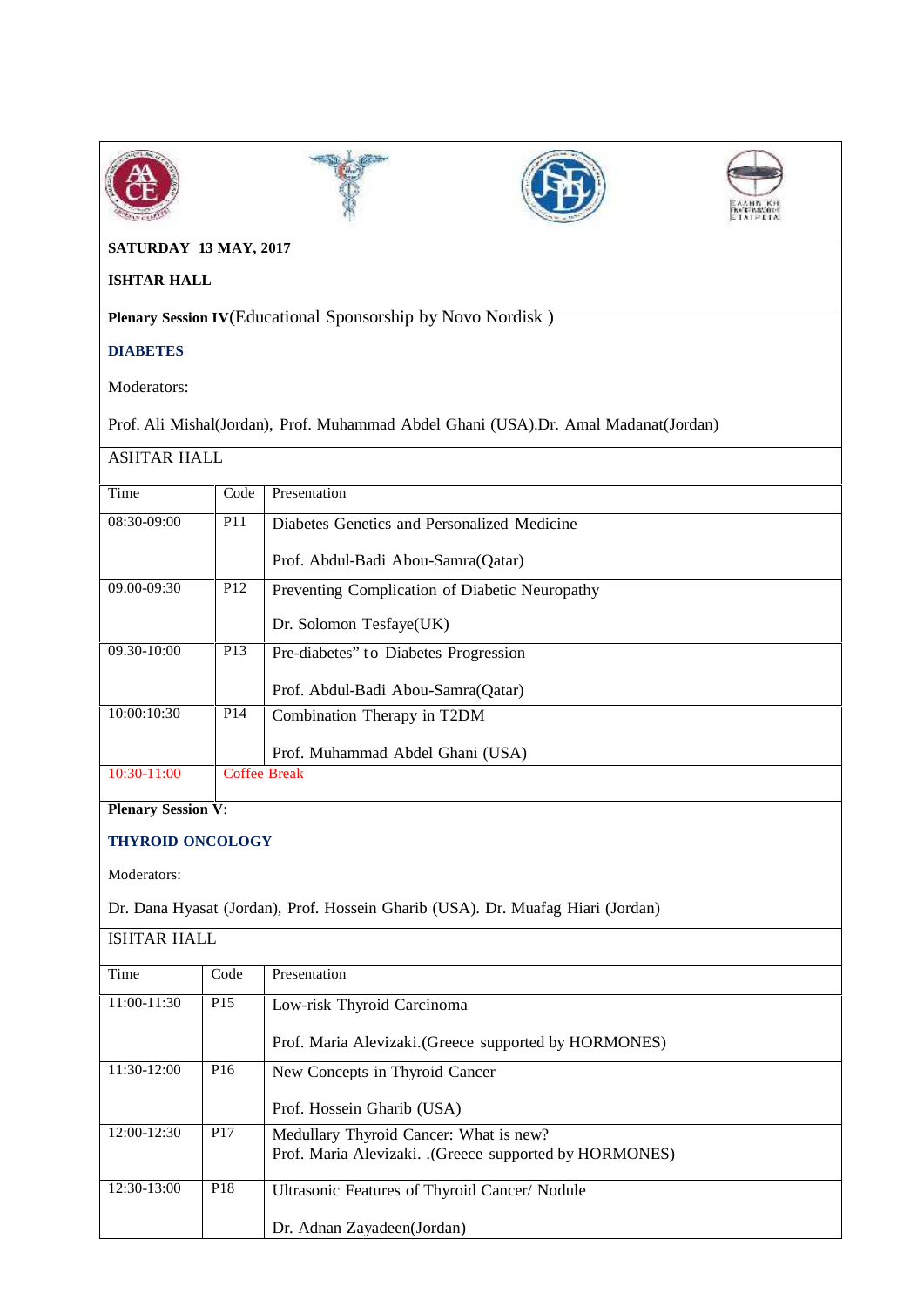| 13.05-14.00                | <b>S4</b> | Satellite Symposium. (HIKMA)<br>Chairperson : Dr. Mohammad Juma Ibrahim (Jordan)<br>"Diabetes: Resistance more than ever" |
|----------------------------|-----------|---------------------------------------------------------------------------------------------------------------------------|
|                            |           | Prof. Bernard Charbonnel (France)                                                                                         |
| 14:05-15.00                |           | Lunch (sponsored by HIKMA)                                                                                                |
| <b>Plenary Session VI:</b> |           |                                                                                                                           |

## **THYROID**

Moderators:

Dr. Ahmad Kheir (Jordan). Prof. Maria Alevizaki(Greece), Dr. Nadima Shegem (Jordan),

| <b>ISHTAR HALL</b>         |                     |                                                                                 |  |
|----------------------------|---------------------|---------------------------------------------------------------------------------|--|
| 15:00-15.30                | P <sub>19</sub>     | Subclinical Hypothyroidism                                                      |  |
|                            |                     | Prof. Hossein Gharib (USA)                                                      |  |
| 15:30-16.00                | P <sub>20</sub>     | Management of Thyroid Disease in Pregnancy                                      |  |
|                            |                     | Dr. Mohammad Juma Ibrahim (Jordan)                                              |  |
| 16.00-16.30                | P <sub>21</sub>     | 2016 AACE Thyroid Nodule Guidelines                                             |  |
|                            |                     | Prof. Hossein Gharib(USA)                                                       |  |
| 16.30-16.45                | <b>Coffee Break</b> |                                                                                 |  |
| <b>Plenary Session VII</b> |                     |                                                                                 |  |
| <b>DIABETES</b>            |                     |                                                                                 |  |
| Moderators:                |                     |                                                                                 |  |
|                            |                     | Dr. Dina Zaqqa(Jordan), Dr. Ahmad Omari (Jordan), Dr. Sufian Basset (Palestine) |  |
| 16.45-18.30                | <b>ISHTAR HALL</b>  |                                                                                 |  |
| Time                       | Code                | Presentation                                                                    |  |
| $16:45-17:15$              | P <sub>22</sub>     | New Guidelines in the Management of Dyslipidemia                                |  |
|                            |                     | Prof. Saleh AlDasouqi (USA)                                                     |  |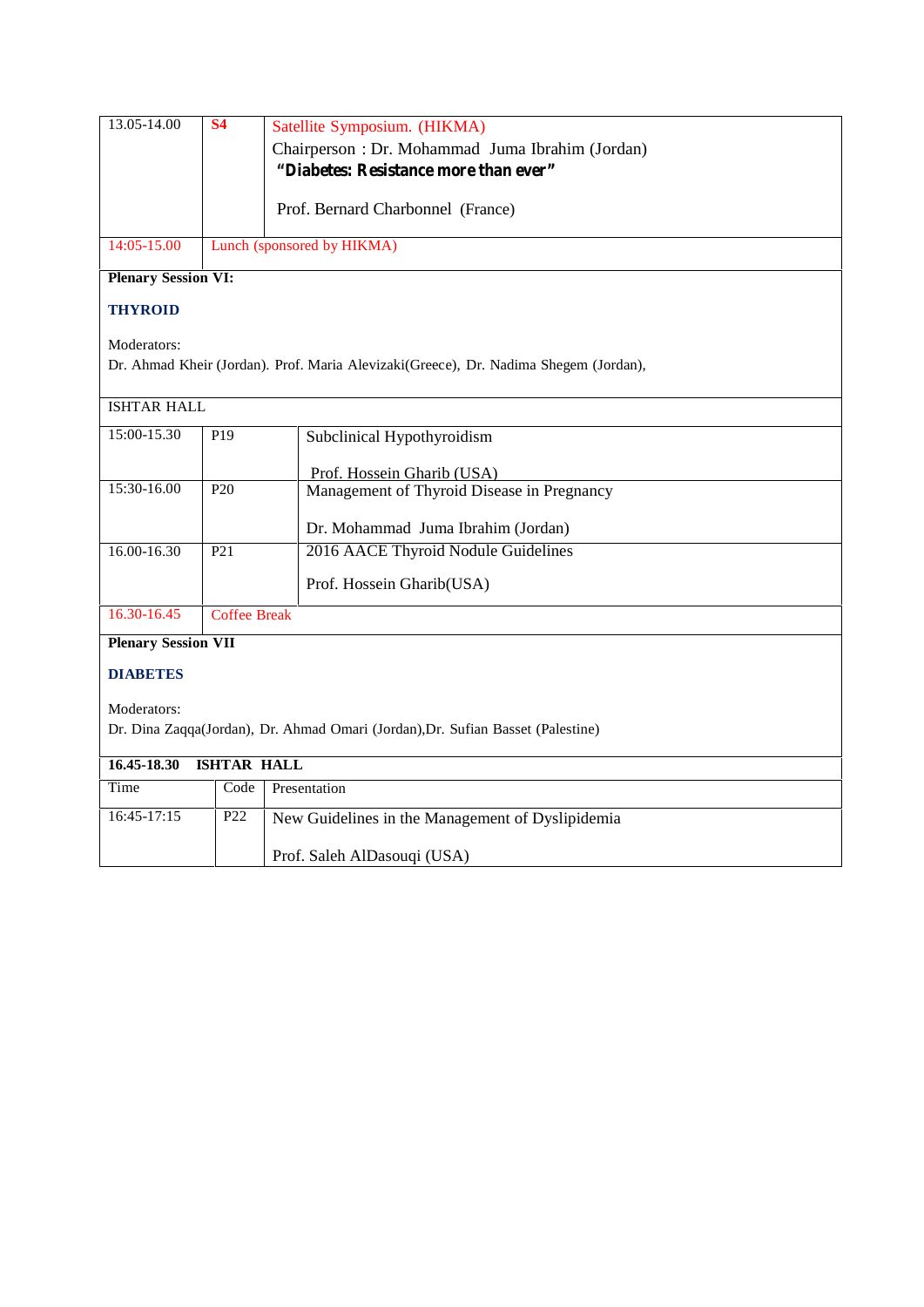| 17:15-17:45 | P <sub>23</sub> | Bone Disease as a Chronic Complication of Type 2 Diabetes |
|-------------|-----------------|-----------------------------------------------------------|
|             |                 | Prof. Francisco Bandeira (Brazil)                         |
| 17:45-18:15 | P <sub>24</sub> | Diabetic Neuropathy: we can do better                     |
|             |                 | Dr. Solomon Tesfaye (UK)                                  |
| 18.15-18.30 |                 | <b>Break</b>                                              |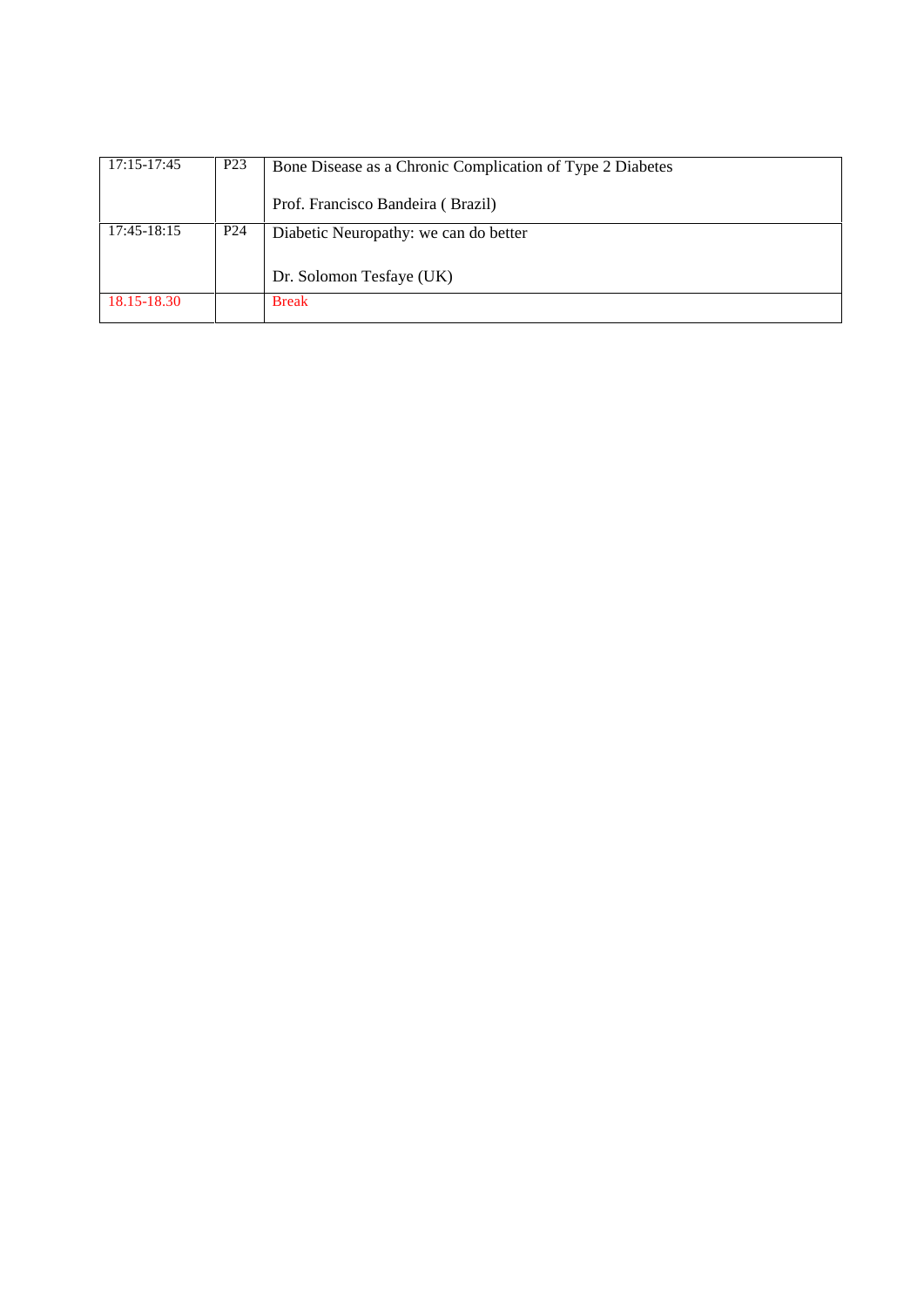#### **16.00-18.30 Oral Communications Session**

#### **(JARASEA HALL)**

**Chairpersons:**

**Dr. Khalil Soutari ( Jordan ), Dr. Raed Al Alami (Palestine),Prof.E.Diamanti Kandarakis (Greece), Dr Hisham Jarbouh (Jordan)**

| 16.00 | $\overline{OC1}$ | Increased prevalence of small papillary thyroid carcinomas (T1) in South Western                                                                                                                                                                                                                   |
|-------|------------------|----------------------------------------------------------------------------------------------------------------------------------------------------------------------------------------------------------------------------------------------------------------------------------------------------|
|       |                  | Greece. The decade from 2007 to 2016.                                                                                                                                                                                                                                                              |
|       |                  | M. Michalaki1, E. Koukkou2, G. Markantes1, M. Tsoli1, M. Gkermpesi3, M.<br>Kardari3, M. Melachrinou3, K.B. Markou11Division of Endocrinology and<br>3Department of Pathology & Cytology, University<br>Hospital of Patras, Patras, Greece.2"Elena Venizelou" Maternity Hospital, Athens,<br>Greece |
|       |                  |                                                                                                                                                                                                                                                                                                    |
| 16.10 | OC2              | Cancer Masquerading As Bethesda II In Solitary Thyroid Nodules 3cm In Size: Time<br>For Adjustments                                                                                                                                                                                                |
|       |                  | Sohail Bakkar MS, MD                                                                                                                                                                                                                                                                               |
|       |                  | Specialist Endocrine Surgeon; Prince Hamzeh Hospital (Jordan)                                                                                                                                                                                                                                      |
|       |                  | Sohail.bakkar@gmail.com. www.sohailbakkar-clinic.com                                                                                                                                                                                                                                               |
| 16.20 | OC3              | Diagnostic value of parathyroid gland FNA and PTH washout, KHMC Experience Rania                                                                                                                                                                                                                   |
|       |                  |                                                                                                                                                                                                                                                                                                    |
|       |                  | Al-Asa'd, Ali Zobi, Susan Eteiwi, Khaldon Al-Sarihin, Abdulla Al-Eydah, Ahmad Al-<br>Omari, Fares Haddad, Adnan Zayadeen, Reem Al-Qaddah, Dina Nasri. Ferdos Faraeih                                                                                                                               |
|       |                  | Endocrine Division, King Hussein Medical Center (Jordan)                                                                                                                                                                                                                                           |
| 16.30 | OC4              | Assay Variation In Current Methods Of Vitamin D Estimation                                                                                                                                                                                                                                         |
|       |                  | Mohammed El-Khateeb, Nahla Khawaja, Dana Hyasat, Musa Abojbara, Kamel Ajlouni.<br>NCDE&G( Jordan)                                                                                                                                                                                                  |
| 16.40 | OC <sub>5</sub>  | Evaluation Of Correlation Between Oxytocin (Oxt) Plasma Levels And Nesfatin In                                                                                                                                                                                                                     |
|       |                  | Diabetic And Non-Diabetic Metabolic Syndrome Patients In Jordan: A Cross Sectional<br>Study                                                                                                                                                                                                        |
|       |                  | Violet Kasabri (Presenter), Amal Abu Hanoud And Nailya Bulatova<br>Faculty of Pharmacy, JU. Amman- Jordan                                                                                                                                                                                          |
| 16.50 | OC6              | Assessment of hypogonadism in men with type 2 diabetes: a cross-sectional study from<br>Saudi Arabia                                                                                                                                                                                               |
|       |                  | Ayman A. Al Hayek, Mohamed A. Al Dawish                                                                                                                                                                                                                                                            |
|       |                  | Department of Endocrinology and Diabetes, Diabetes Treatment Center, Prince<br>Sultan Military Medical City, Riyadh, Saudi Arabia                                                                                                                                                                  |
| 17.00 | OC7              | The Prevalence of Hypertension and Resistant Hypertension among Diabetic Type2 Patients<br>Attending the National Center for Diabetes, Endocrinology, And Genetics                                                                                                                                 |
|       |                  | Abeer Amin, Dr Jafar Al Asad, Dr Mousa Abu Jbara, Dr Hshem Jaddou, Prof. Kamel Al<br>Ajlouni (Jordan)                                                                                                                                                                                              |
| 17.10 | OC <sub>8</sub>  | Prevalence of Peripheral Neuropathy Among Patients with Diabetes Mellitus At King Hussein                                                                                                                                                                                                          |
|       |                  | Hospital, Amman, Jordan                                                                                                                                                                                                                                                                            |
|       |                  | Khaldon Al-Sarihin, Ibrahim Althwabia, Mohammad Bani Khaled, Fares Haddad<br>KHMC (Jordan)                                                                                                                                                                                                         |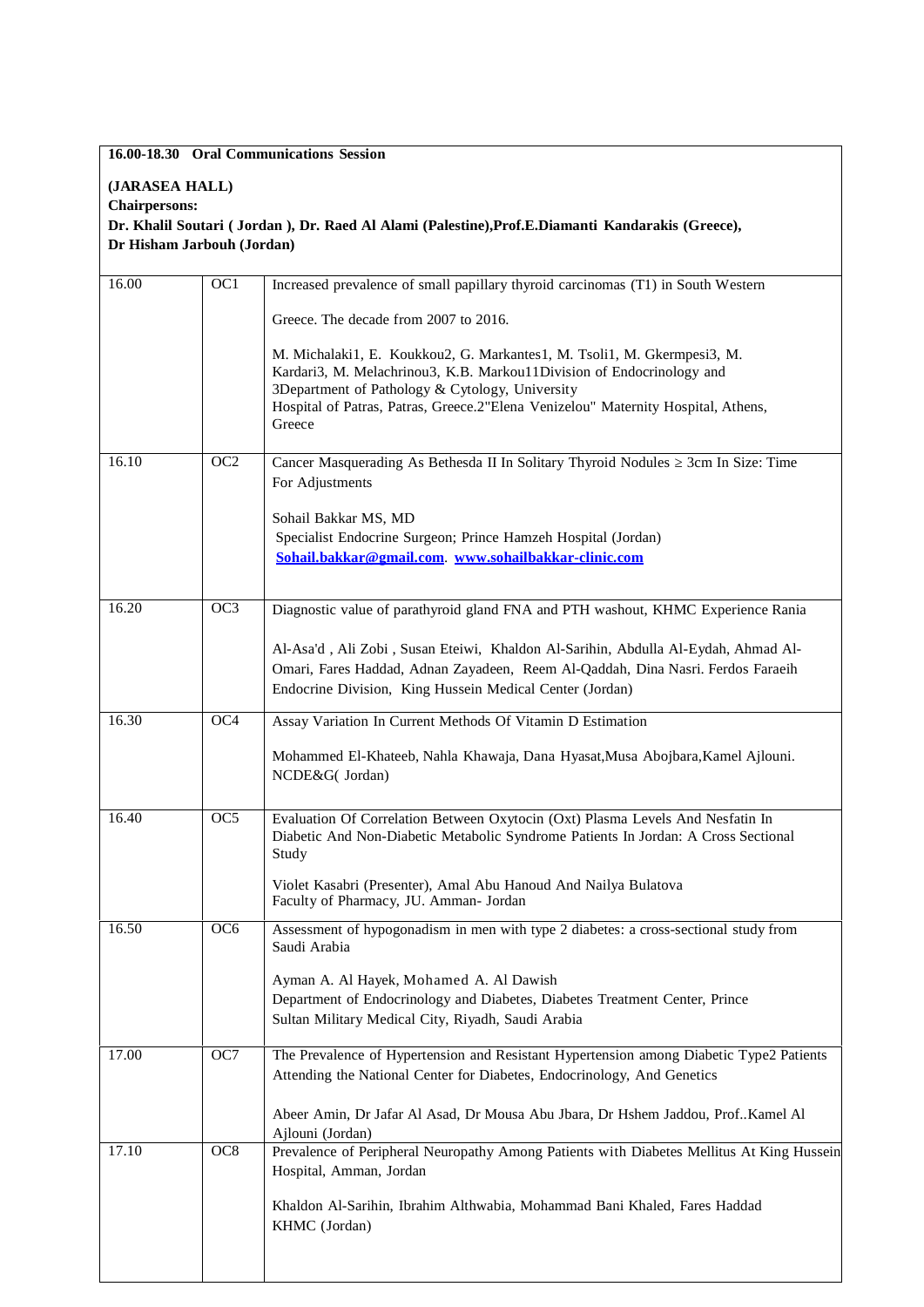| 17.20       | OC9            | Prevalence and Risk factors of Diabetic Peripheral Neuropathy in Patients with Type 2<br>Diabetes Mellitus at Diabetes Clinic in BMC, Benghazi, Libya |
|-------------|----------------|-------------------------------------------------------------------------------------------------------------------------------------------------------|
|             |                | Dr. Mohamed Ali Ibrahim Hamedh                                                                                                                        |
|             |                | Specialist of Internal medicine, Assistance lecturer                                                                                                  |
|             |                | Department of Medicine, Faculty of Medicine, University of Benghazi, (Benghazi, Libya)                                                                |
| 17.30       | OC10           | Phenotyping of Newly diagnosed Type 2 Diabetes in Yemen                                                                                               |
|             |                | Prof. Abdallah Ahmed Gunaid, MD, FRCP, FACE.                                                                                                          |
|             |                | University of Sana'a Medical School (Yemen)                                                                                                           |
| 17.40       | OC11           | Epidemiological features of type 1 diabetic patients between 0 and 18 years of age from<br>Jordan                                                     |
|             |                | Dr. Rasha Odeh, Abeer Alassaf, Kamel Alajlouni.                                                                                                       |
|             |                | Jordan University Hospital.Amman- Jordan                                                                                                              |
| 18.00-18.30 |                | <b>Break</b>                                                                                                                                          |
| 18.30-19.30 | S <sub>5</sub> | <b>Satellite Symposium-(Sanofi)</b>                                                                                                                   |
|             |                | Chairperson: Dr. Nadim Jarrah (Jordan)                                                                                                                |
|             |                | Rethinking Diabetes Management: Clinical Inertia, Basal Insulin Initiation and<br><b>Stepwise Treatment Intensification"</b>                          |
|             |                | Prof. Ronan Roussel (France)                                                                                                                          |
|             |                | "Take a Behind-The-Scene look At Glargine U300"                                                                                                       |
|             |                | Prof. Reinhard Becker (Germany)                                                                                                                       |
| 20.30-11.30 |                | <b>GALA DINNER</b>                                                                                                                                    |
|             |                | (by invitation only)                                                                                                                                  |
|             |                | INTERCONTINENTAL HOTEL-AMMAN                                                                                                                          |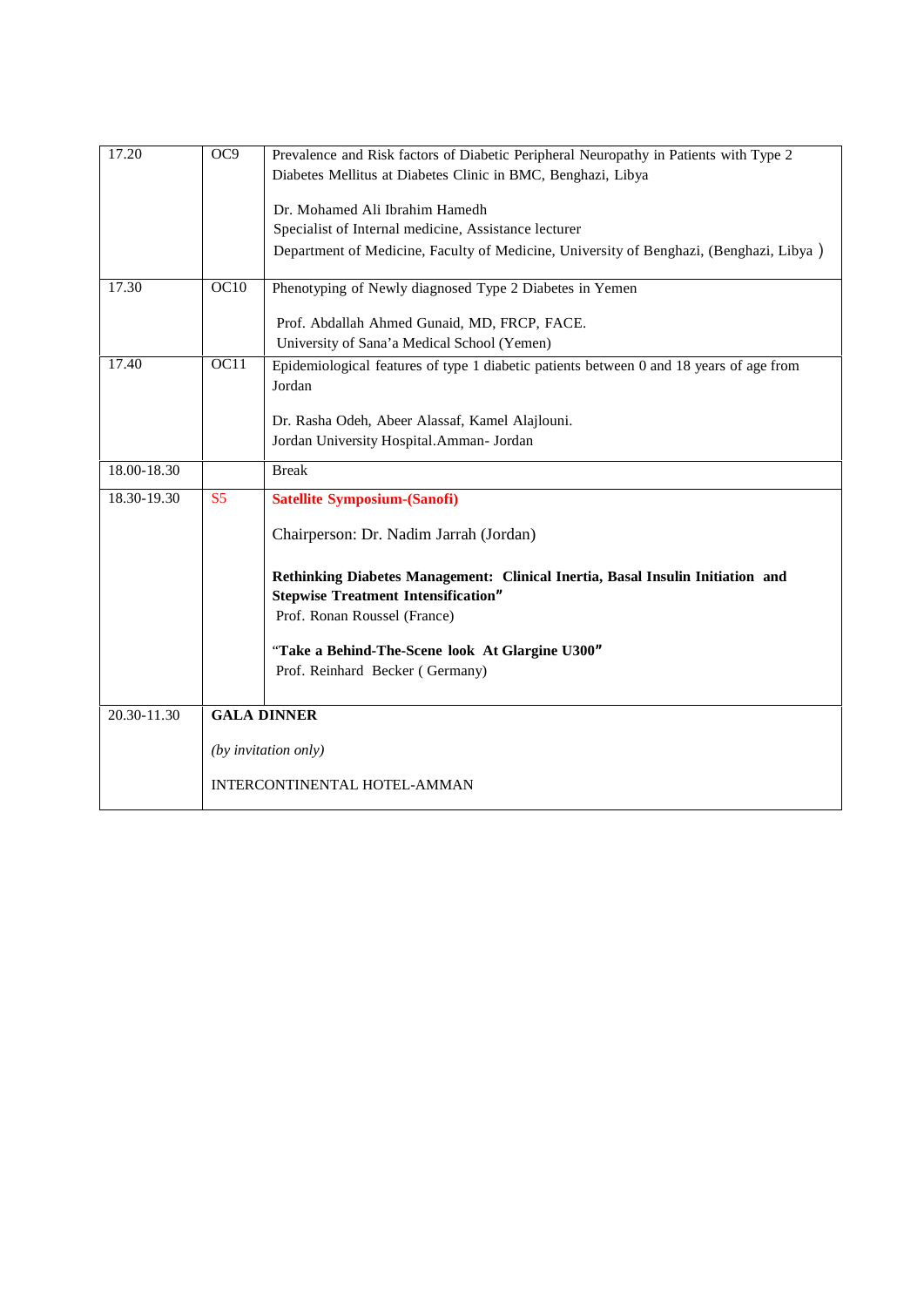







## **SUNDAY 14 May, 2014**

### **ISHTAR HALL**

**Plenary Session VIII:** (Educational Sponsorship by Novo Nordisk)

## **DIABETES**

Moderators:

Prof. Fawaz Ammari (Jordan),Prof. Abdul-Badi Abou-Samra(Qatar), Dr. Omar Abu Hijleh(Jordan)

## ISHTAR HALL

| Time            | Code            | Presentation                                   |  |
|-----------------|-----------------|------------------------------------------------|--|
| 08:30-09:00     | P <sub>25</sub> | Renal Handling of Glucose in diabetic patients |  |
|                 |                 | Prof. Ahmed M Makeen (Sudan)                   |  |
| 09.00-09:30     | P <sub>26</sub> | Cardiovascular Safety of Anti- Diabetic Agents |  |
|                 |                 | Prof. Muhammad Abdel Ghani (USA)               |  |
| $09.30 - 10:00$ | P <sub>27</sub> | Metabolic Surgery in Diabetes                  |  |
|                 |                 | Dr Ebaa Al Ozairi (Kuwait)                     |  |
| 10:00:10:30     | P <sub>28</sub> | Insulin Pumps: An update                       |  |
|                 |                 | Dr. Jaddalla Mouslech (Greece)                 |  |
| $10:30-11:00$   |                 | Coffee Break (sponsored by JSED)               |  |

**Plenary Session IX:**

## **PARATHYROID AND BONE (CALCIUM METABOLISM /OSTEOPOROSIS)**

Moderators:

Dr Bassam Taher (Jordan) Prof. Neoklis Georgopoulos(Greece),Dr Rula Gssouss(Jordan)

ISHTAR HALL

| Time          | Code            | Presentation                                                                                       |  |
|---------------|-----------------|----------------------------------------------------------------------------------------------------|--|
| $11:00-11:30$ | P <sub>29</sub> | Primary hyperparathyroidism                                                                        |  |
|               |                 | Prof. Francisco Bandeira (Brazil)                                                                  |  |
| 11:30-12:00   | P <sub>30</sub> | Osteoporosis Pathophysiology and Management                                                        |  |
|               |                 | Prof. Abdul-Badi Abou-Samra (Qatar)                                                                |  |
| 12:00-12:30   | <b>P31</b>      | Epidemiology & Challenges of Vitamin D Deficiency in the Arab World<br>Dr. Nahla Khawajah (Jordan) |  |
| 12:30-13:00   | P32             | Vitamin D-related Disorders<br>Prof. Francisco Bandeira (Brazil)                                   |  |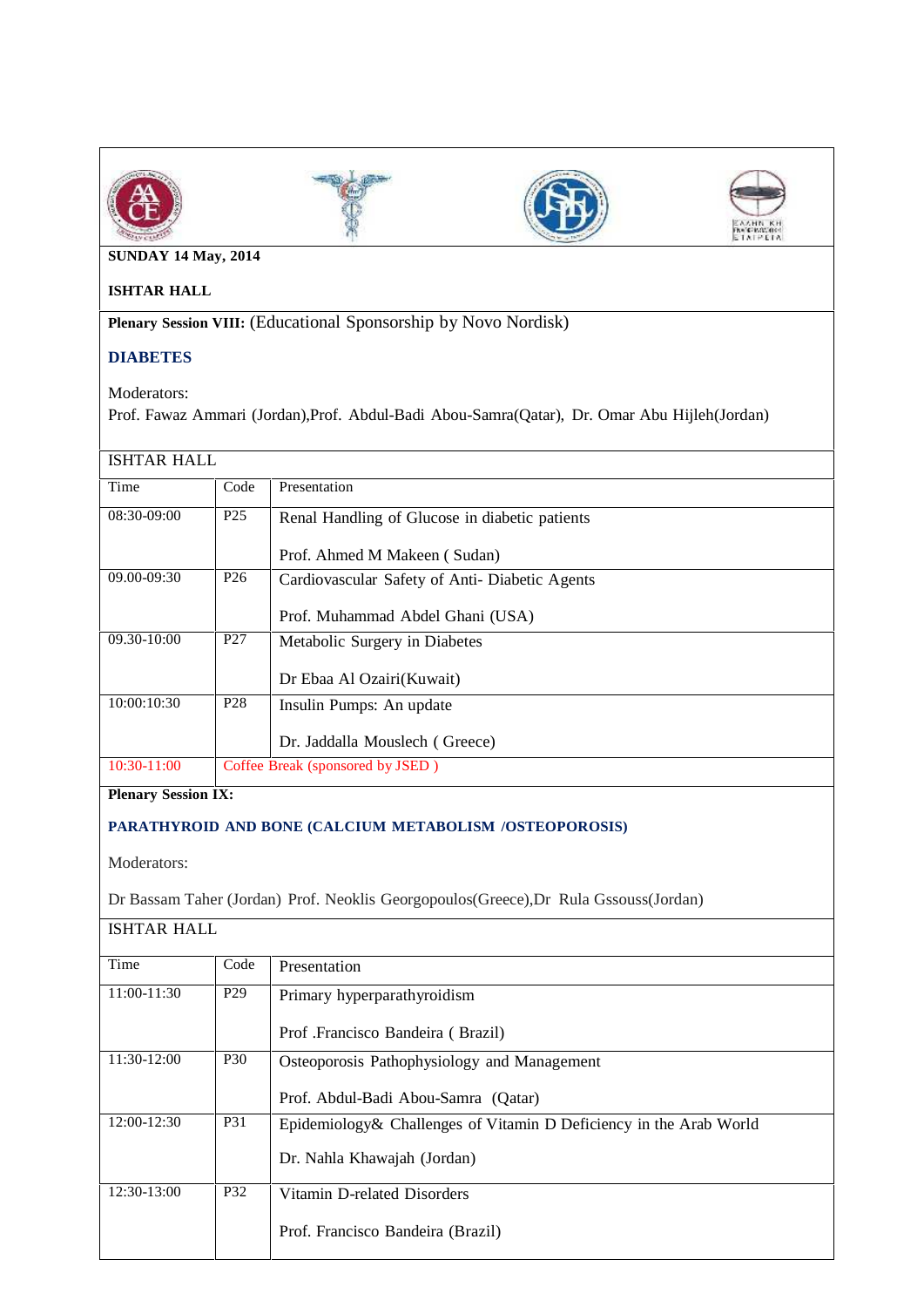| 13.05-14.00               | S <sub>6</sub>               | <b>Satellite Symposium (Boehringer Ingelheim)</b>                      |
|---------------------------|------------------------------|------------------------------------------------------------------------|
|                           |                              | Chairperson: Dr. Hajer Ballout (Lebanon)                               |
|                           |                              | <b>Updates In T2 Diabetes Management.</b><br>Dr. Jihad Haddad (Jordan) |
| 14:00-15:00               |                              | <b>Lunch</b> (sponsored by Boehringer Ingelheim)                       |
| $15:00-15.40$             | МЕНТ ТНЕ<br><b>EXPERT 4</b>  | Hypogonadotrophic Hypogonadism                                         |
|                           | <b>Ishtar Hall</b>           | Prof. Neoklis A. Georgopoulos. (Greece supported by HORMONES)          |
| $15:00-15.40$             | МЕНЕТ ТНЕ<br><b>EXPERT 5</b> | Advances in the Management of Cushing syndrome                         |
|                           | <b>Jarasea Hall</b>          | Prof. Richard Joseph Auchus (USA)                                      |
| 15:00-15.40               | МЕНИ ТНЕ<br><b>EXPERT 6</b>  | Management of Diabetes in- hospital (ICU and Non ICU) Setting.         |
|                           | Hamurabi Hall                | Prof. Saleh AlDasouqi (USA)                                            |
| 15.40-15.45               | <b>CHANGE HALLS</b>          |                                                                        |
| <b>Plenary Session X:</b> |                              |                                                                        |

**Plenary Session X:**

## **PCOS/HIRSUTISM**

Moderators:

Dr Ebaa Al Ozairi (Kuwait), Dr. Sarantis Livadas.(Greece) ,Dr.Omar Malkawi (Jordan)

| <b>ISHTAR HALL</b> |              |                                                                                                                                 |
|--------------------|--------------|---------------------------------------------------------------------------------------------------------------------------------|
| Time               | Code         | Presentation                                                                                                                    |
| $15:45-16:15$      | <b>P33</b>   | Update on Aspects of the Hypothalamic-Pituitary-Gonadal Axis.<br>Prof. George Mastorakos (Greece)                               |
| $16:15-16:45$      | P34          | Diagnosis and Management of PCOS: from Guidelines to Practice<br>(Greece supported by HORMONES). (Greece supported by HORMONES) |
| $16:45-17:15$      | <b>P35</b>   | Control of the Onset of Puberty<br>Dr. Sarantis Livadas. (Greece)                                                               |
| 17.15-17.45        | Coffee Break |                                                                                                                                 |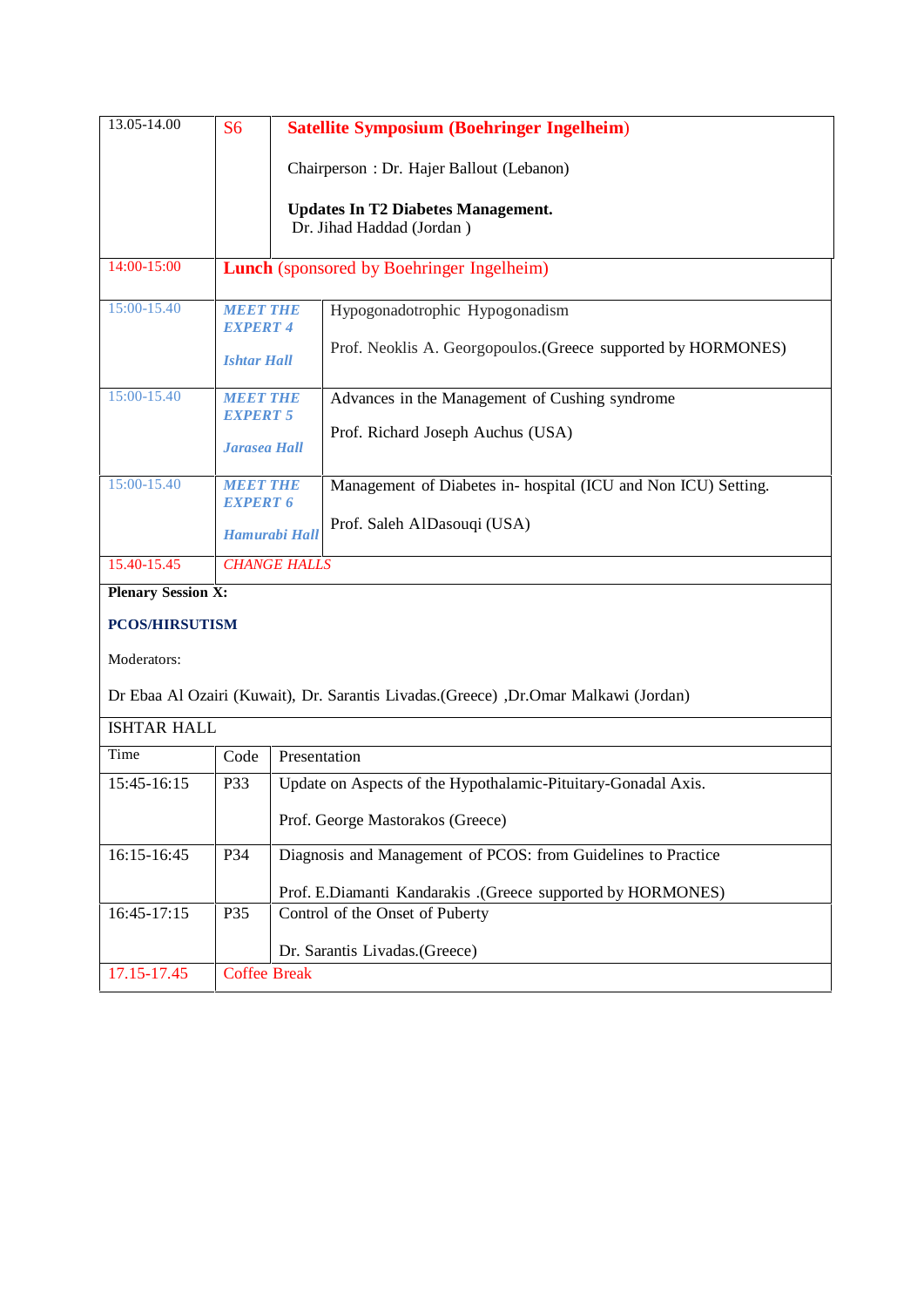| <b>Plenary Session XI:</b> |                 |                                                                                                          |
|----------------------------|-----------------|----------------------------------------------------------------------------------------------------------|
|                            |                 |                                                                                                          |
| <b>ADRENALS</b>            |                 |                                                                                                          |
| Moderators:                |                 |                                                                                                          |
|                            |                 | Prof. Ahmed Makeen (Sudan), Prof. Munther Al Momani(Jordan), Dr.Muris Barham, (Jordan)                   |
| <b>ISHTAR HALL</b>         |                 |                                                                                                          |
| Time                       | Code            | Presentation                                                                                             |
| 17.45-18.15                | P <sub>36</sub> | Primary Aldosteronism — A practical approach to the evaluation and<br>treatment of Primary Aldosteronism |
|                            |                 | Prof. Richard Auchus(USA)                                                                                |
| 18.15-18.45                | <b>P37</b>      | Non Classical Congenital Adrenal Hyperplasia: A patient oriented approach.                               |
|                            |                 | Dr. Sarantis Livadas. (Greece)                                                                           |
| 18.45-19.15                | P38             | Incidental Adrenal Nodules                                                                               |
|                            |                 | Prof. Richard Auchus(USA)                                                                                |
| 19.15-19.45                |                 | <b>Break</b>                                                                                             |
| 19.45-20.45                | <b>S7</b>       | Satellite Symposium.(MSD)<br>Chairperson: Dr.Rashad Naser (Jordan)                                       |
|                            |                 | 10 Years of DPP4 Inhibition, The Evolving Evidence of Sitagliptin<br>Prof. Abdul-Badi Abou-Samra (Qatar) |
| 21.00-11.30                |                 | Dinner (sponsored by JSED)                                                                               |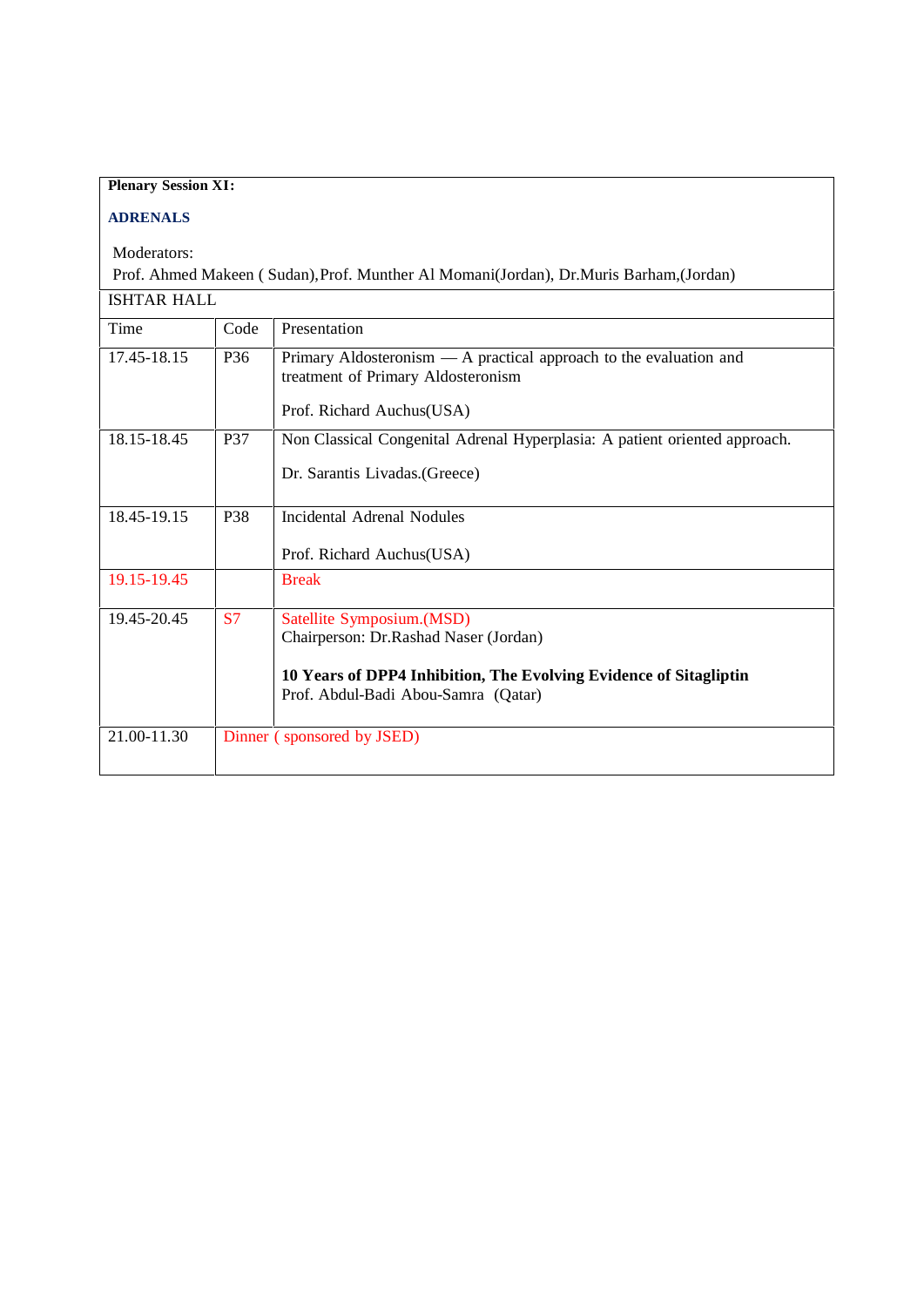







## **POSTERS**

## *(TO BE DISPLAYSED ON SATURDAY 13 MAY 2017 FROM (11.00-17.00)*

Committee:

## **Prof. Saleh Al Dasouqi(USA) , Prof . Nisrin Saadeh(Jordan), Prof. Hussam Al Hawari(Jordan), Dr. Musadaq Hamzeh(Jordan)**

|          | <b>Name</b>                                                                                                                              | <b>Abstract</b>                                                                                                                                                       |  |
|----------|------------------------------------------------------------------------------------------------------------------------------------------|-----------------------------------------------------------------------------------------------------------------------------------------------------------------------|--|
| Poster 1 | Case Report: Primary Thyroid Lymphoma asa<br>Manifestation of Rapidly Growing Thyroid In<br>Patient with Hashimoto's Thyroiditis.        | Evagelia Zapanti, Vasiliki Vasileiou, Georgia<br>Kassi, Georgia Kassi, MD, PhD,                                                                                       |  |
|          |                                                                                                                                          | Endocrine Unit, Alexandra Hospital, Vas Sofias<br>& Lourou str, Athens Greece Tel: 2114026839                                                                         |  |
|          |                                                                                                                                          | E-mail:<br>geokasip@yahoo.gr.LiaZapanti@yahoo.gr;.vasvasen<br>do@gmail.com; geokasip@yahoo.gr;                                                                        |  |
| Poster 2 | Malignant Otitis Externa in Diabetic Patient                                                                                             | Khaled A. Hamasha, MD Alia Al-<br>Abbadi, RN<br>khamasha73@yahoo.com/Jordan                                                                                           |  |
| Poster 3 | Patterns of Presentations, Behavior and<br>Treatmentn Outcomes of Thyroid Cancer in<br>Jordan. A Tertiary Care Cancer Center Experience. | Younis<br>Enas<br>Areej<br>Abu<br>Sheikh,<br>Saeda<br>Gharaibeh, Hikmat Abdelraziq<br>KHCC. Amman -Jordan                                                             |  |
| Poster 4 | Autoimmune Antibodies in patients with Sjogren's<br>Syndrome                                                                             | Christina Botziori, Vasiliki Lola, Asimoula<br>Koteli<br>Microbiology Department General Hospital<br>"Agios Pavlos" Thessaloniki, Grecee<br>menia_koteli1301@yahoo.gr |  |